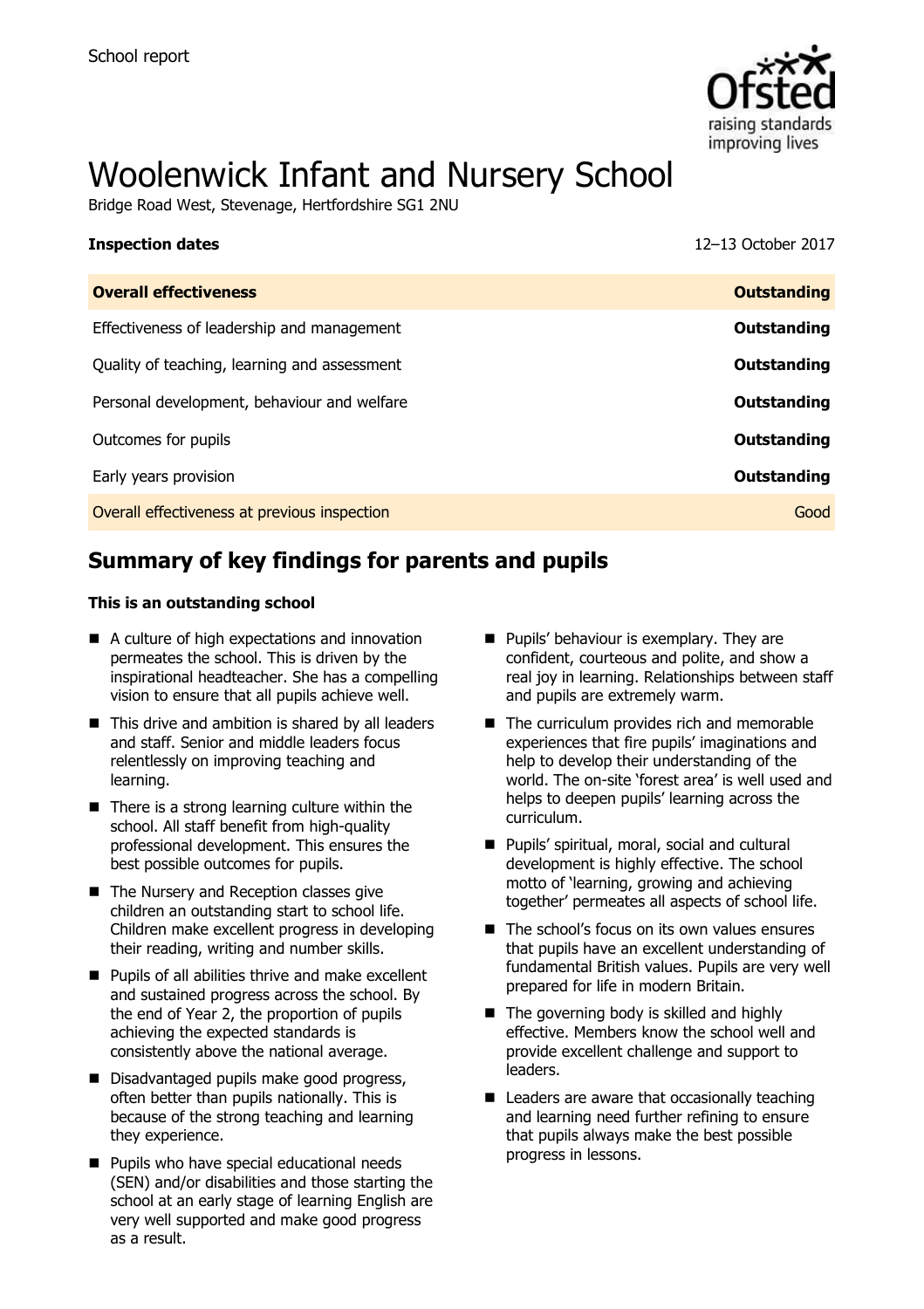

# **Full report**

## **What does the school need to do to improve further?**

■ To raise standards even more, ensure that teachers refine their skills so that time in lessons is always well used and pupils begin learning activities quickly.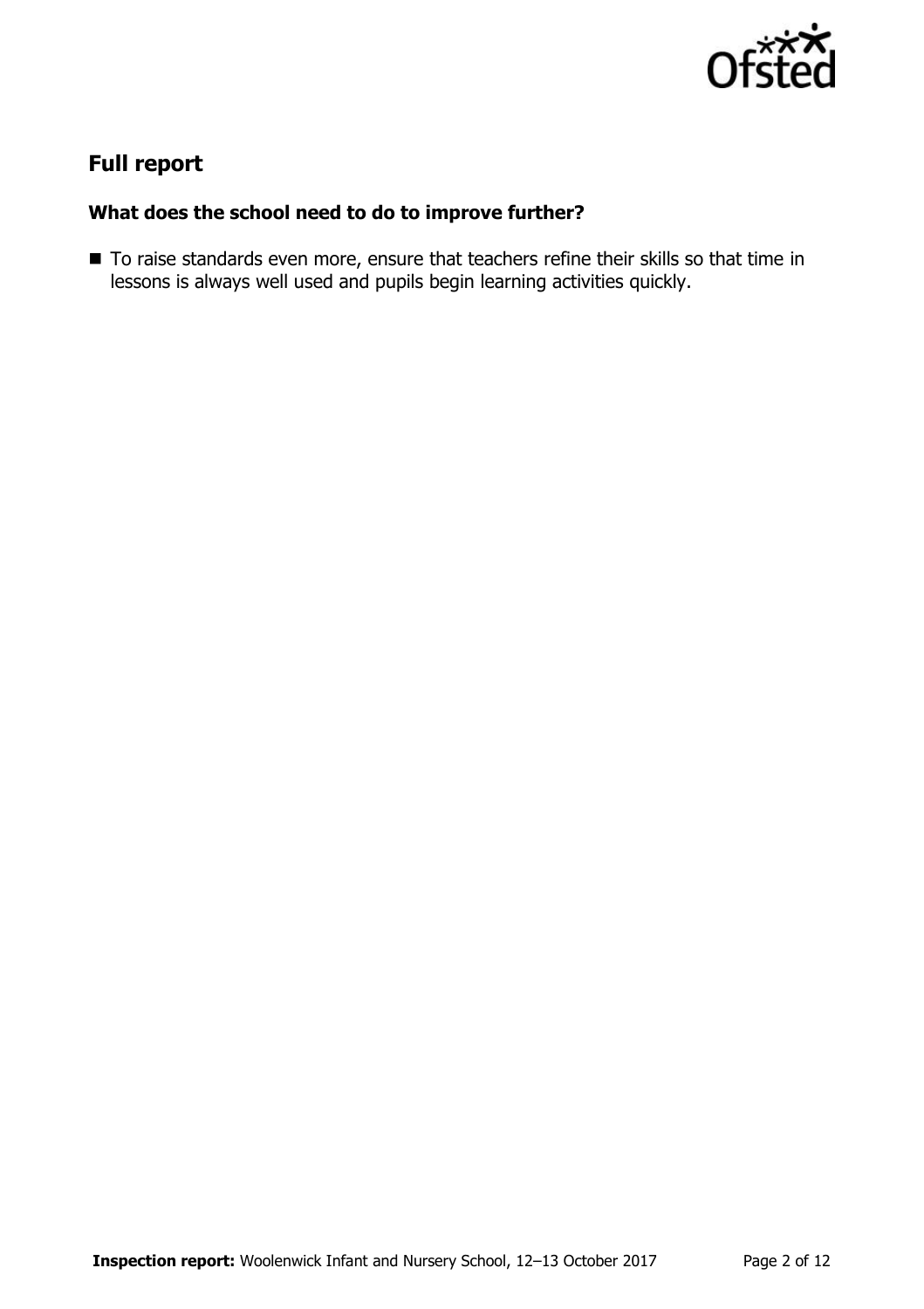

# **Inspection judgements**

### **Effectiveness of leadership and management Cultum Outstanding**

- Inspirational leadership has ensured that the school has maintained consistently high standards over time. There is a strong culture of continual improvement. Pupils learn within a happy and aspirational environment that helps them to grow into confident learners who are extremely well prepared for the next stage of their education.
- The headteacher and her leadership team are forward-thinking and outward-looking. They make frequent checks on all aspects of the school, including teaching and learning. They give teachers precise feedback on how to refine their practice. All staff benefit from this strong 'learning for all' environment. They are keen to be the best they can and welcome the feedback and guidance they receive.
- Leadership at all levels is excellent and the leadership teams bring additional strength. Senior leaders nurture the talent of teachers and provide opportunities for them to develop leadership qualities. For example, the assistant headteacher began his teaching career as a newly qualified teacher in the school.
- Senior and middle leaders provide regular training and guidance for their colleagues. This contributes to the effective professional development that staff receive and helps to ensure that strong and effective teaching is sustained across the school.
- External reviews confirm that leaders' judgements of pupils' achievement are accurate. Leaders and teachers meet regularly to check on pupils' progress and set aspirational targets. Teachers use these targets to modify what and how they teach individual pupils. Other adults provide well-targeted support. Consequently, any pupil identified as not making the progress they should receives the right support to help them catch up quickly.
- The rich curriculum sparks pupils' interest so that they are excited and want to learn. As well as mathematics and English, science, art and the humanities are prominent in pupils' learning experiences. Every classroom includes inspirational and challenging displays to promote enquiry in all areas of the curriculum. Many special projects add depth to pupils' learning. For example, the school recently took part in the Hertfordshire Festival of Words. Pupils have explored the works of the abstract artist, Piet Mondrian. Their work culminated in the creation of a Mondrian-inspired façade for their new building. When learning about space, a group of pupils had the opportunity to meet the second man to walk upon the moon, Buzz Aldrin.
- **Pupils also benefit from learning about how their brain works through mindfulness and** yoga sessions, which help to develop their social and emotional learning skills. The school is committed to 'building children's learning power' to help them to become better independent, confident and lifelong learners. They also learn about philosophy. An outdoor classroom, 'the tree house' and a forest area further enrich and deepen learning in all areas of the curriculum. As a result of the curriculum they experience, pupils' spiritual, social and cultural development is very strongly promoted.
- All members of staff and pupils model the school's values extremely well. A 'values tree' stands in the entrance corridor and specific values are explored each week. This underpins the school's work actively to promote the tolerant and responsible attitudes that prepare pupils well for life in modern Britain.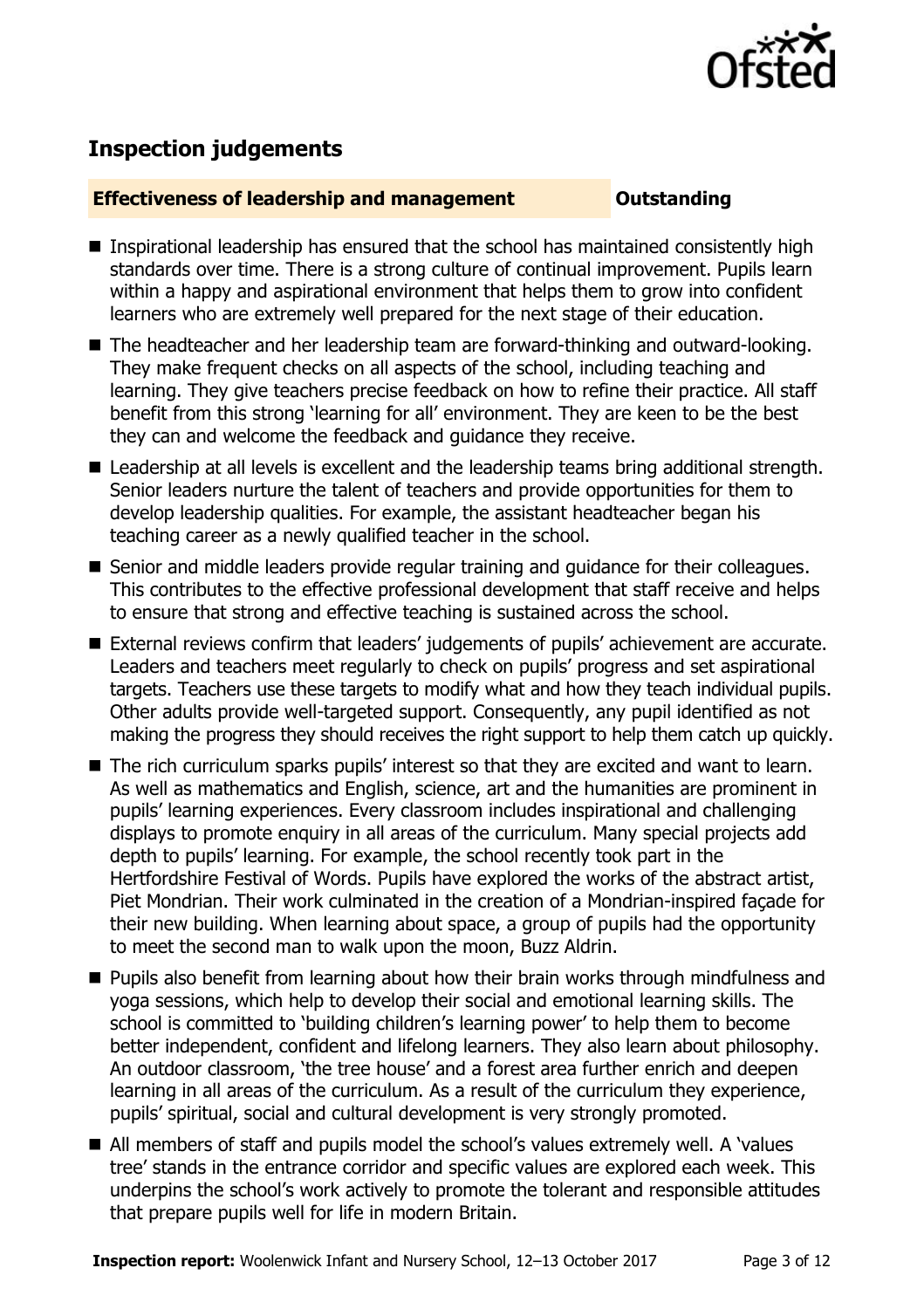

- Leaders have used both the pupil premium funding and the physical education and sport funding for primary schools thoughtfully. Additional adults provide high-quality support, both within and outside the classroom, to address gaps in knowledge, which quickly helps pupils to catch up. The school has greatly increased participation in sport though a range of strategies, including employing a sports apprentice. The achievement of the Sportsmark Gold Award is testament to this.
- Funding to support pupils who have SEN and/or disabilities is also spent wisely to secure strong progress for these pupils from their starting points.
- **Parents are highly positive about the school. One comment sums up the views of** many: 'I think the school is brilliant; the headteacher is amazingly enthusiastic and has all of the children's best interests at the heart in everything she does. All the teachers are fantastic: they always go the extra mile to give the children the best opportunities they possibly can.' All of those parents who responded to Parent View, Ofsted's online questionnaire, said that they would recommend the school to others.

### **Governance of the school**

- The governance of the school is highly effective. Governors are skilled, knowledgeable and completely committed. They take their responsibilities very seriously.
- Governors, along with leaders, have an aspirational vision to improve the school and have a wider impact on the local community. Members of the governing body visit the school regularly and work alongside leaders and pupils. They receive detailed information about the progress pupils are making. As a result, they have a good understanding of the school's strengths and its areas for development.
- Minutes from governing body meetings show that governors ask probing questions to assure themselves that the information they receive is accurate and that finances are used wisely. Governors ensure that all statutory functions are met.

### **Safeguarding**

- The arrangements for safeguarding are effective.
- Safeguarding is a high priority among governors and staff. Leaders ensure that there are reminders to be vigilant about safeguarding around the school.
- Site security has been improved since the previous inspection. Staff are highly professional in caring for pupils. They place the utmost priority on securing the safety and well-being of pupils. Regular training ensures that all staff have a clear understanding of their responsibilities and the procedures they should follow. They know the different signs that might indicate that a child is at risk.
- Records of safeguarding are thorough and indicate that leaders take appropriate action in a timely manner. Leaders and office staff ensure that all appropriate checks are carried out on adults working in the school. Policies, procedures and record-keeping are well organised and efficient.

### **Quality of teaching, learning and assessment Outstanding**

■ Teachers and other adults ensure that all classrooms provide lively, stimulating and exciting environments in which to learn. Classroom learning is enriched by a wide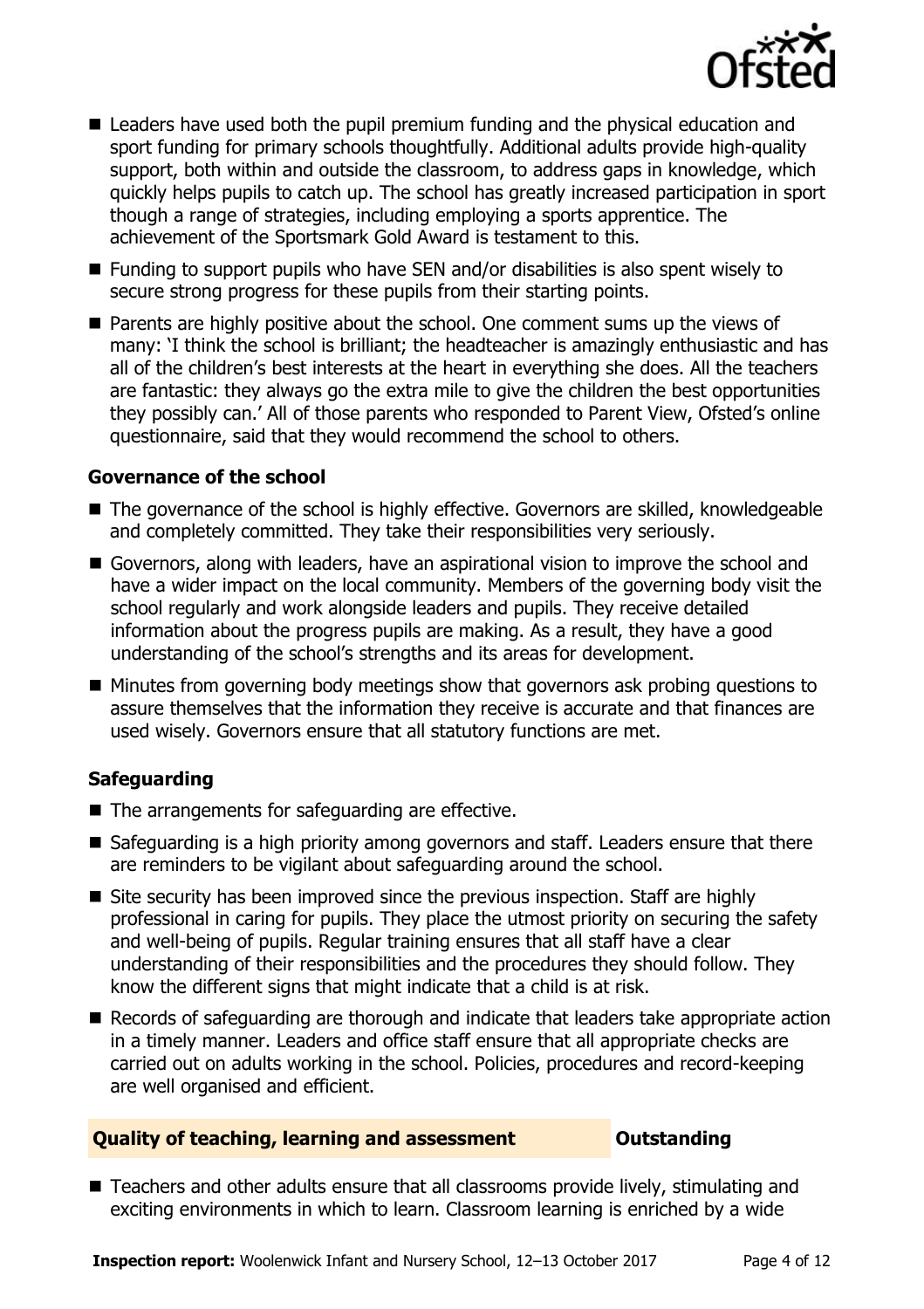

range of outdoor learning, including in the forest area or in the tree house.

- Relationships between teachers and pupils are excellent. Teachers and other adults provide highly effective role models at all times.
- Teachers have excellent subject knowledge and use this to plan lessons that help pupils take the next steps in their learning. Other adults, including teaching assistants, volunteers and apprentices support learning very well, because they are highly trained and appropriate time is provided for them to plan with teachers.
- **From the Nursery onwards, children learn quickly and well because teachers make** learning interesting and fun. Children respond enthusiastically to the skilful teaching they receive and develop their independent learning skills well. They enjoy working on the chosen topics. For example, Year 2 pupils, who had been reading and writing about the story of 'The three little pigs', extended their learning in the forest area where they collaborated to make suitable houses for the pigs.
- During lessons, teachers are skilled at using questioning to assess learning and provide greater challenge to pupils. Staff ensure that pupils' work builds effectively on their prior learning. Teachers and other adults intervene expertly to provide consolidation or push pupils to attempt more challenging work.
- In all classes, the promotion of speaking and listening skills is highly effective and enables pupils to develop and rehearse their ideas effectively before writing them down. Consequently, pupils' writing is of a good quality.
- Teachers inspire confidence and enjoyment in pupils' learning when they teach mathematics. They ensure that pupils have opportunities to apply their skills and understanding through problem solving and reasoning on a regular basis. For example, in a Year 2 lesson, pupils were highly engaged in a task where they had to work out how to measure each other. They applied their mathematical knowledge and understanding to this situation very well.
- **Phonics is taught well across the school. Teachers and other adults are highly skilled at** helping children grasp the link between letters and sounds and helping them to apply these to their reading and writing.
- The quality of teaching in all subjects is stimulating and interesting. Teachers join subjects together. For example, the 'science though stories' project developed pupils' literacy skills as well as their science skills. This also involved parents in their children's learning very effectively.
- Very occasionally, teachers do not ensure that time in lessons is well used right from the start of the lesson. When this happens, pupils are less productive than they could be.
- Teachers and other adults use a wide range of resources, including computer technology, to enhance learning and communication in the classroom. This helps pupils to build their understanding of basic concepts, especially in mathematics.
- Teachers know their pupils very well and are ably supported by other adults. Together, they match learning to specific individual needs extremely effectively. As a result of the excellent teaching they receive, all groups of pupils make rapid progress.
- **Pupils' work is celebrated around the school as well as in their own classrooms. There** is already a good deal of pupils' written work on display since the start of term. Excellent work is also celebrated in weekly celebration assemblies.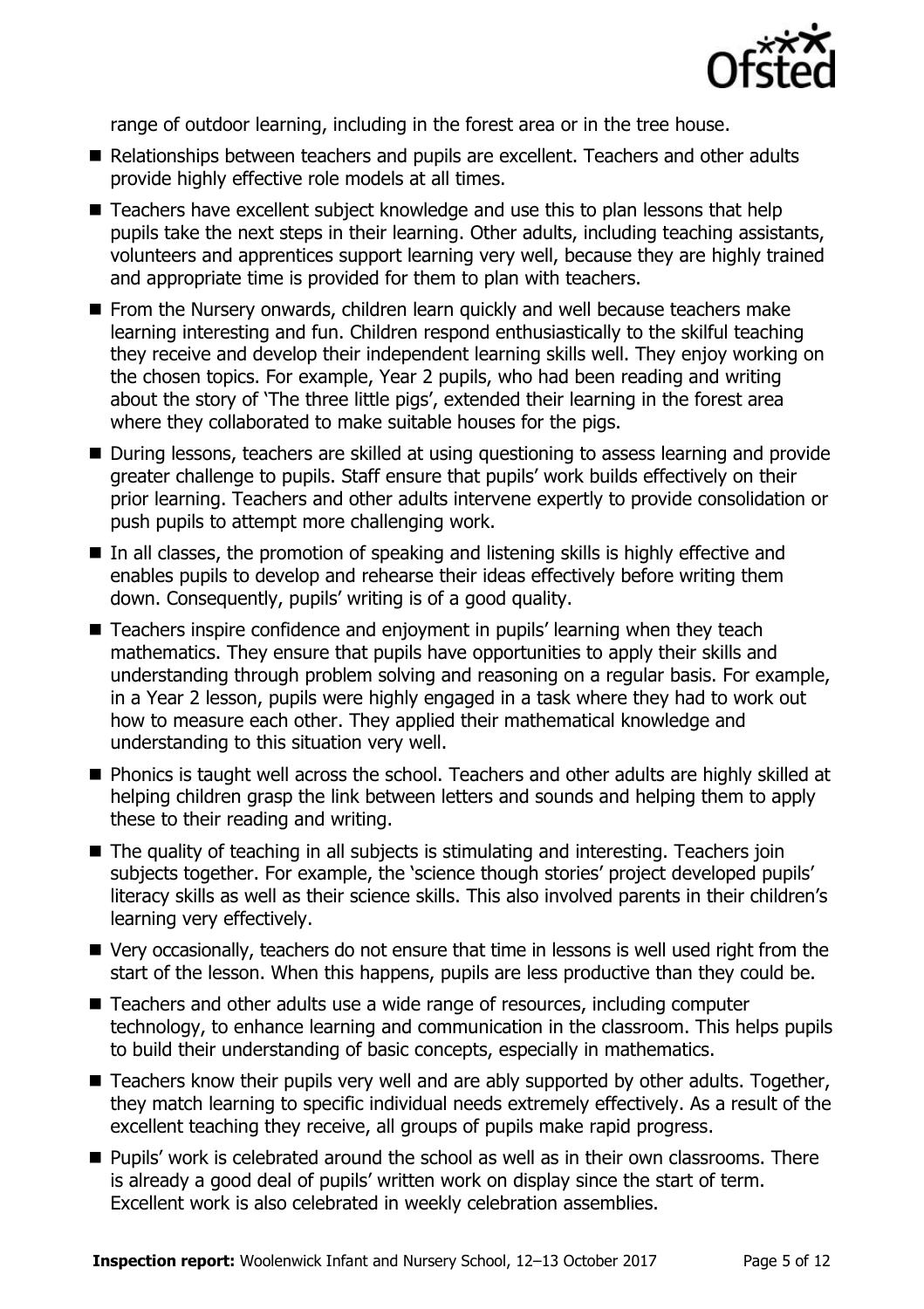

### **Personal development, behaviour and welfare <b>COULD** Dutstanding

### **Personal development and welfare**

- The school's work to promote pupils' personal development and welfare is outstanding. Relationships between pupils and between pupils and staff are extremely warm. All staff are excellent role models, embodying the school's values.
- The school is highly inclusive. It gives all pupils access to a wide range of opportunities for personal development. Pupils are put at the heart of every decision. They have a strong sense of identity and self-worth.
- The headteacher's mantra of providing 'beautiful things for beautiful people' shines through. For example, lunchtimes are delightful. Pupils sit at tables with fresh flowers and are served by adults in a highly convivial environment.
- The school's values instil a sense of determination and perseverance among pupils. This is further developed through sessions devoted to 'mindfulness' and 'building learning power'. Consequently, pupils have high aspirations and are well prepared for learning and in life.
- **Pupils enjoy the range of opportunities they have to take on responsibilities, for** example as play leaders and members of the eco council.
- **Pupils understand about bullying and the different forms it can take. However, they say** that bullying hardly ever happens. Pupils feel very safe and know who to speak to if they have any concerns. The curriculum ensures that they know how to keep themselves safe, including when working online.

### **Behaviour**

- The behaviour of pupils is outstanding. Pupils are overwhelmingly polite, well mannered and friendly. Additionally, they exude a confidence which is well beyond their years.
- **Pupils show care and consideration for each other when socialising at playtime, in the** dining hall and when working cooperatively during lessons. They routinely hold doors open for each other and adults.
- $\blacksquare$  In lessons, pupils are ready and keen to learn. They participate confidently and enthusiastically, contributing their answers willingly. They enjoy working with partners to develop their ideas and solve problems. When necessary, staff manage behaviour in class with skill and sensitivity. All pupils are very quick to give their attention to their teachers, for example responding immediately to their teacher's sounding of wind chimes.
- Leaders track and monitor behaviour thoroughly. There is a small minority of pupils who have complex needs, but their behaviour is very well managed because they are very well catered for.
- The school has effective systems for checking attendance. All absence is followed up rigorously. As a result, overall attendance has risen and is in line with the national average for all primary schools. The proportion of persistent absence is now below the most recent figures for schools nationally.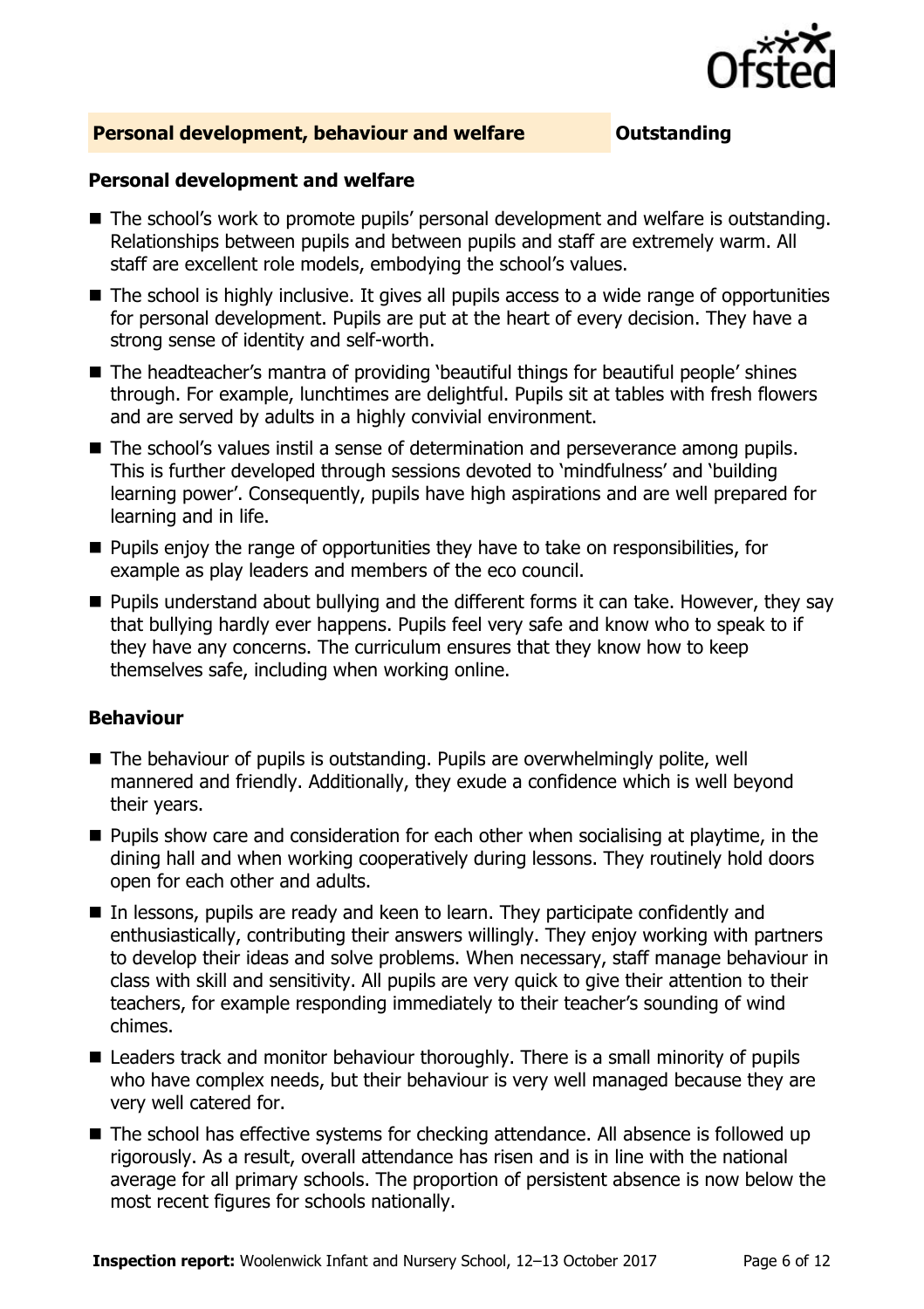

### **Outcomes for pupils Outstanding**

- Leaders have maintained consistently high academic standards across the school for a number of years. By the end of key stage 1, a high proportion of pupils achieve and exceed the expected standard in all subjects, when compared with the national average.
- Pupils' work and the school's assessment information show that in 2017 pupils across the school made outstanding progress in reading, writing and mathematics from the start of the year. Pupils currently in Year 2 are therefore well placed to maintain the high standards of previous cohorts.
- $\blacksquare$  The proportion of pupils achieving the expected standard in the phonics screening check at the end of Year 1 had been above the national average for three consecutive years to 2016. The school's most recent results for 2017 show that this high standard of achievement has been maintained.
- **From their starting points at the end of the Reception Year, pupils make very good** progress to the end of Year 2.
- Disadvantaged pupils across the school, including those who are most able, make excellent progress. This is because teaching meets their needs very well. A higher proportion than is seen nationally achieved greater depth in reading, writing and mathematics at the end of Year 2 in 2016. Most recent data for 2017 indicates that this is also the case this year.
- The most able make strong progress because teachers plan work that challenges them at the right level. Astute questioning by teachers and other adults provides additional challenge.
- **Pupils who have SEN and/or disabilities receive high-quality teaching in class. This is** enhanced through tailored additional support. Systems to check the progress of all pupils are highly effective. Consequently, any pupils falling behind are identified early and receive the right support to ensure that they catch up and continue to make good progress.

### **Early years provision CONSTANDING TO A RESEARCH CONSTANDING TO A RESEARCH CONSTANDING TO A RESEARCH CONSTANDING TO A RESEARCH CONSTANDING TO A RESEARCH CONSTANDING TO A RESEARCH CONSTANDING TO A RESEARCH CONSTANDING TO**

- Children settle quickly and well into the Nursery and Reception classes. During the inspection, it was evident that they had learned new routines rapidly. Younger children in the Nursery were observed to be getting on very well, playing together and taking turns.
- The environments in both the Nursery and Reception areas are rich, well resourced and inspirational. They support and develop learning extremely well.
- The previous inspection identified that the school should provide more time for children to write in the Nursery and Reception classes. It is evident that leaders have taken this on board and their focus on writing really shines through. There are excellent opportunities for children to write often and for different purposes. Although the inspection took place early in the academic year, there was a strong emphasis on providing lots of opportunities for children to form letters and to write.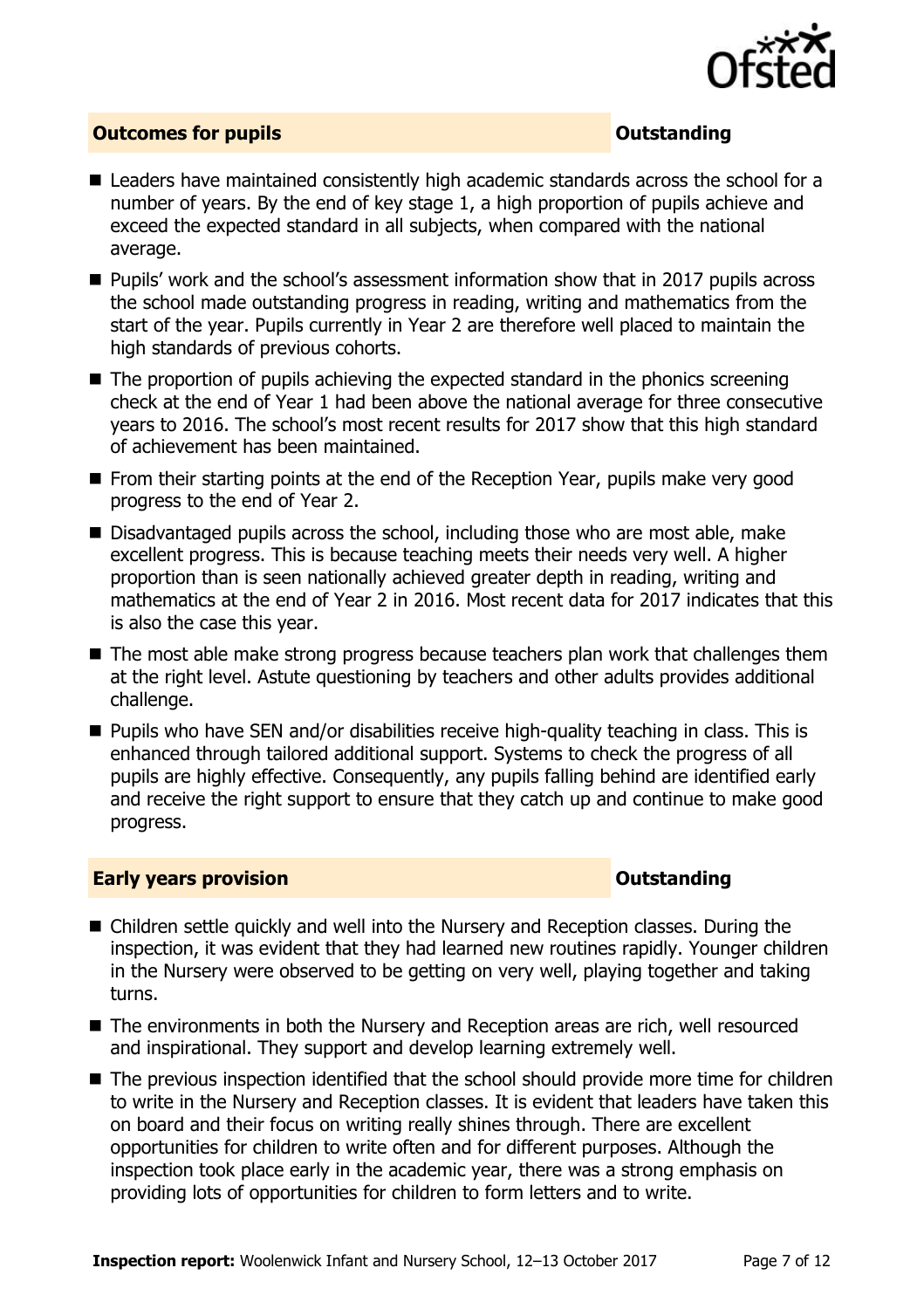

- This focus on strengthening writing has manifested itself in improved outcomes at the end of the early years. These have been above the national average for three consecutive years to 2016. The most recent data indicates that these high outcomes have been maintained in 2017. Considering that many children enter the Nursery and Reception classes with skills below those typically seen, this represents outstanding progress. Children are extremely confident and well prepared for Year 1.
- Early vears funding for disadvantaged children is very well used. Those children from disadvantaged backgrounds make progress which is at least as good as the others. This is because staff are highly skilled at understanding and catering for their individual needs.
- Adults in the early years operate as a highly effective team. All know their roles and responsibilities. Well-designed activities, and adept interventions and questioning, make the most of opportunities for learning, including those that children choose for themselves.
- All staff use assessment information effectively. Careful ongoing observations of children's learning are recorded across the day and inform planning for future learning. These ensure that the needs of individual children are very well met.
- Children rapidly become confident and articulate, acquiring a wide range of vocabulary. They enjoy books. Phonics teaching is lively and fun and helps to give children a very secure foundation in both reading and writing.
- Leadership and management in the early years are outstanding. The early years leader has been highly effective in ensuring the very best provision for children. She has created a culture of reflection, within which all staff respond well to suggestions for improvement. Consequently, provision for children is continually enhanced.
- The school meets all welfare and safety requirements. Parents recognise that their children are happy, safe and well cared for.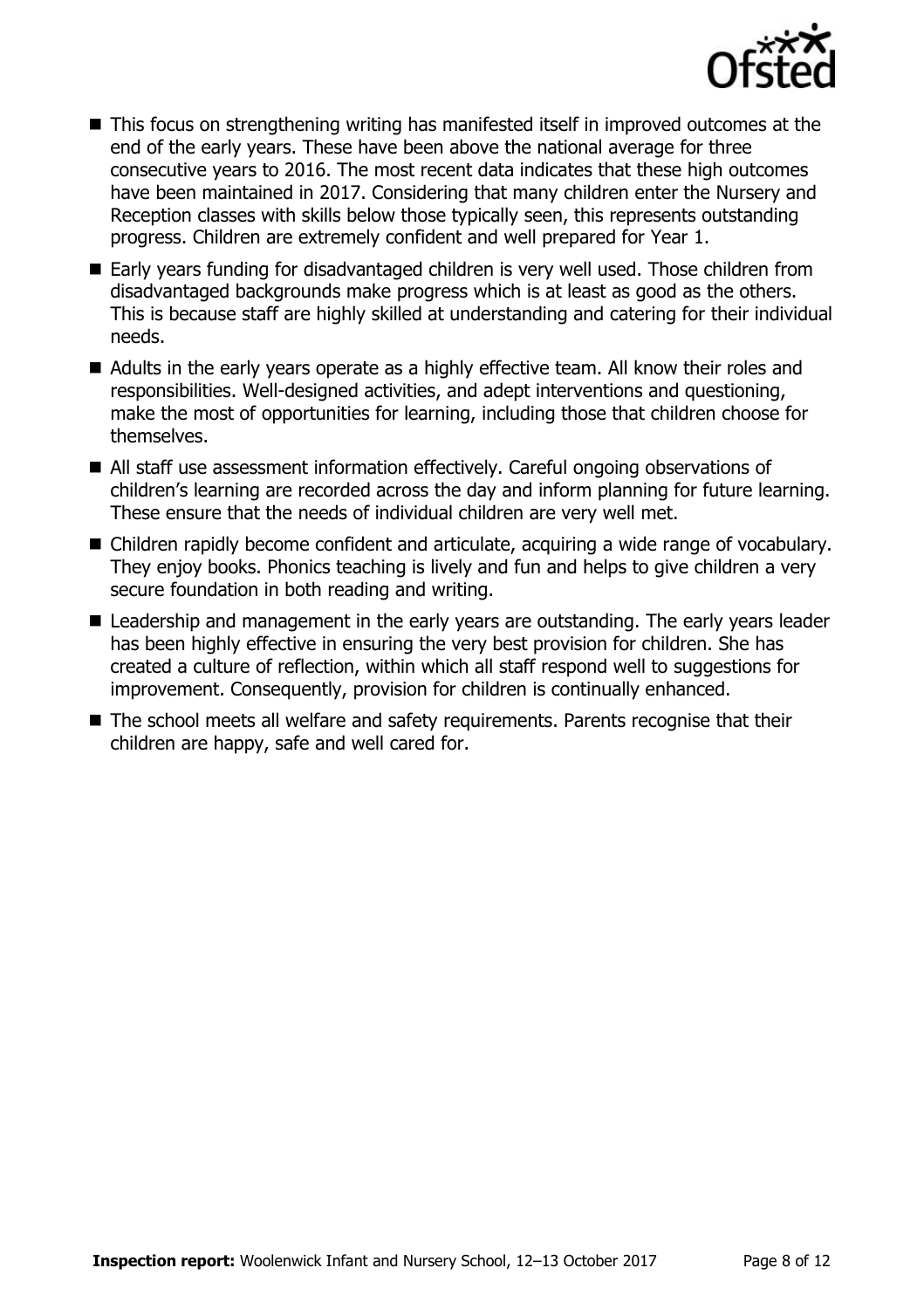

# **School details**

| Unique reference number | 117323        |
|-------------------------|---------------|
| Local authority         | Hertfordshire |
| Inspection number       | 10023535      |

This inspection was carried out under section 8 of the Education Act 2005. The inspection was also deemed a section 5 inspection under the same Act.

| Type of school                      | Infant and nursery                  |
|-------------------------------------|-------------------------------------|
| School category                     | Community                           |
| Age range of pupils                 | $3$ to $7$                          |
| <b>Gender of pupils</b>             | Mixed                               |
| Number of pupils on the school roll | 215                                 |
| Appropriate authority               | The governing body                  |
| Chair                               | <b>Steve Akers</b>                  |
| <b>Headteacher</b>                  | Usha Dhorajiwala                    |
| Telephone number                    | 01438 216070                        |
| Website                             | www.woolenwickinfants.herts.sch.uk  |
| <b>Email address</b>                | head@woolenwickinfants.herts.sch.uk |
| Date of previous inspection         | $1 - 2$ May 2013                    |

### **Information about this school**

- The school meets requirements on the publication of specified information on its website.
- The school is smaller than the average-sized primary school.
- $\blacksquare$  The proportion of disadvantaged pupils supported by the pupil premium is lower than the national average.
- A large majority of pupils come from a White British background.
- The proportion of pupils who speak English as an additional language is below the national average.
- $\blacksquare$  The proportion of pupils who have SEN and/or disabilities is below the national average.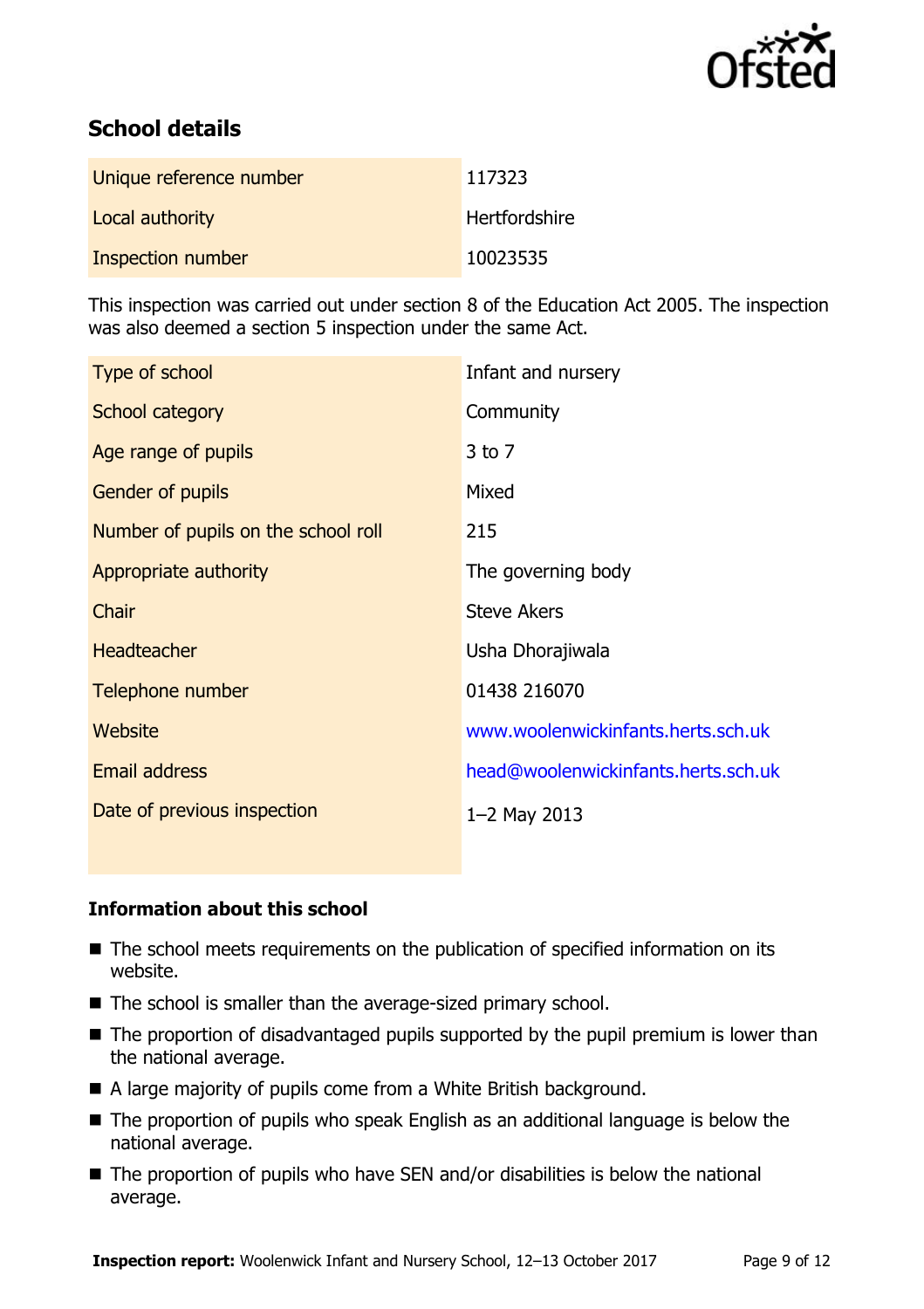

- The school is a strategic partner for Acorns Teaching School Alliance and has specialist leaders of education.
- The school has achieved a number of awards. These include the Arts Mark Gold Award, the Hertfordshire Quality Standards for Early Years Gold Award, the IQM Inclusion Quality Mark Centre of Excellence, the Sportsmark Gold Award and the Primary Science Quality Award. The school is also an Eco school and has Healthy Schools status.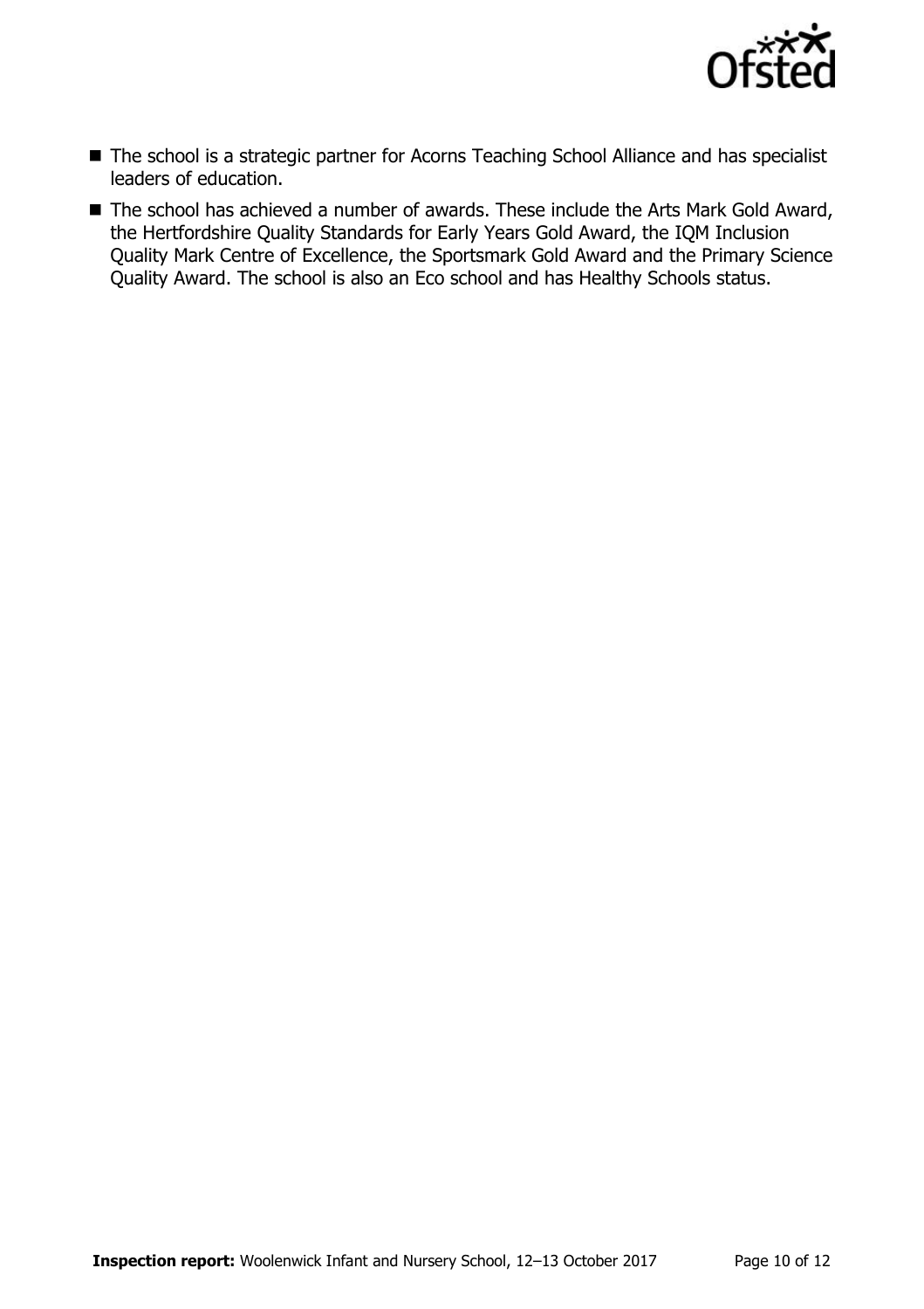

# **Information about this inspection**

- Inspectors observed teaching across the school. This included joint observations of learning with the headteacher. They listened to pupils read and scrutinised work in pupils' books in all current classes. They also looked at work that pupils had completed during the last academic year.
- **Inspectors talked to pupils about their experiences of school and also spoke with them** during play and lunchtimes and around the school.
- Discussions took place informally with parents when they were delivering their children to school. Inspectors took account of 49 responses to Ofsted's online questionnaire (Parent View) and 43 electronic comments.
- Meetings were held with governors, including the chair of the governing body, and a range of school leaders. The lead inspector met with a representative from the local authority.
- A range of documentation was scrutinised. This included all aspects of safeguarding, the school's information about pupils' progress, school development plans and selfevaluations. External reports were also considered.

### **Inspection team**

| Joan Beale, lead inspector | Ofsted Inspector        |
|----------------------------|-------------------------|
| <b>Simon Harbrow</b>       | <b>Ofsted Inspector</b> |
| Jacqueline Bell-Cook       | Ofsted Inspector        |